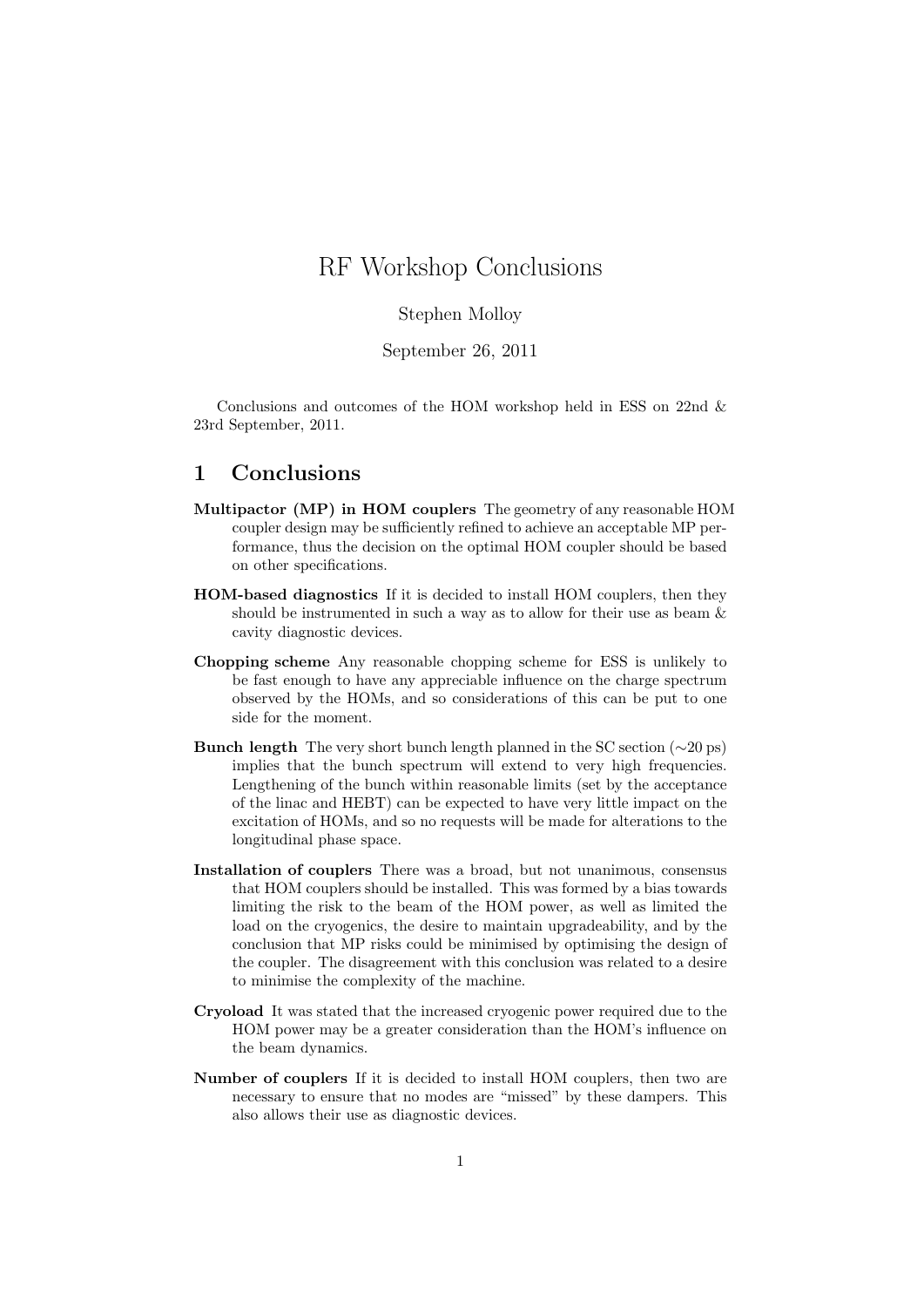- Specification of damping requirements After suitable studies have been performed, it should be possible to specify the damping requirements of the HOMs. This should not take the form of a maximum quality factor for all modes, but should be specified for each mode seperately. The product of  $R/Q$  and  $Q_{ex}$  is more useful than simply stating the quality factor, and there should be difference specifications depending on how close particular modes are to machine lines.
- **Maximum**  $Q_{ex}$  The maximum  $Q_{ex} < 10^8$  is defined by the repetition rate of the macro pulses.
- Halo Halo studies were not considered to be useful since there would be a substantial amount of difficulty in defining the input beam parameters (i.e. the density and shape of the halo), and in trying to draw definitive conclusions from any set of expected results.

# 2 Simulation studies required

- Beam dynamics "Marcel Schuh style" studies need to be performed using full details of the ESS lattice, and the expected  $R/Q$  spectrum from each cavity–type. These studies, expected to take approximately 6 months, need to be completed before any decision can be made on the installation of HOM couplers.
- Damping of HOMs by the FPC The fundamental power coupler (FPC) can be expected to provide some damping of the excited HOMs, and so should be taken into account when determining the expected quality factor of each mode. Care must be taken with the interpretation of these results, as assumptions about the broadband response of the FPC boundary condition may cause the damping behaviour of this to be over-estimated.
- Comparison of coupler designs Each proposed coupler design needs to be compared on the basis of its EM and mechanical parameters. e.g. scattering matrix, sensitivity to errors, etc. It should also be investigated whether it is possible to reduce some of the demands on the coupler by moving it further from the cavity (and thus reducing the amount of fundamental mode power it will observe).
- Field emission It was concluded that these studies are not a major priority at the moment, but that they may give insights into the sorting of cavities prior to installation. That is, they may allow the effect of cavities with large field emission to be installed in locations where the negative effects of this are minimised.
- Inter-cavity transition region This is a region of considerable complexity, and requires several studies to determine how best to design it. As well as the inter-cavity distance, it is also necessary to investigate the effects of the existence of a taper, & bellows, in order to quantify their effect on the beam and the dissipation of the HOM power. The optimal location of the HOM coupler should also be studied.